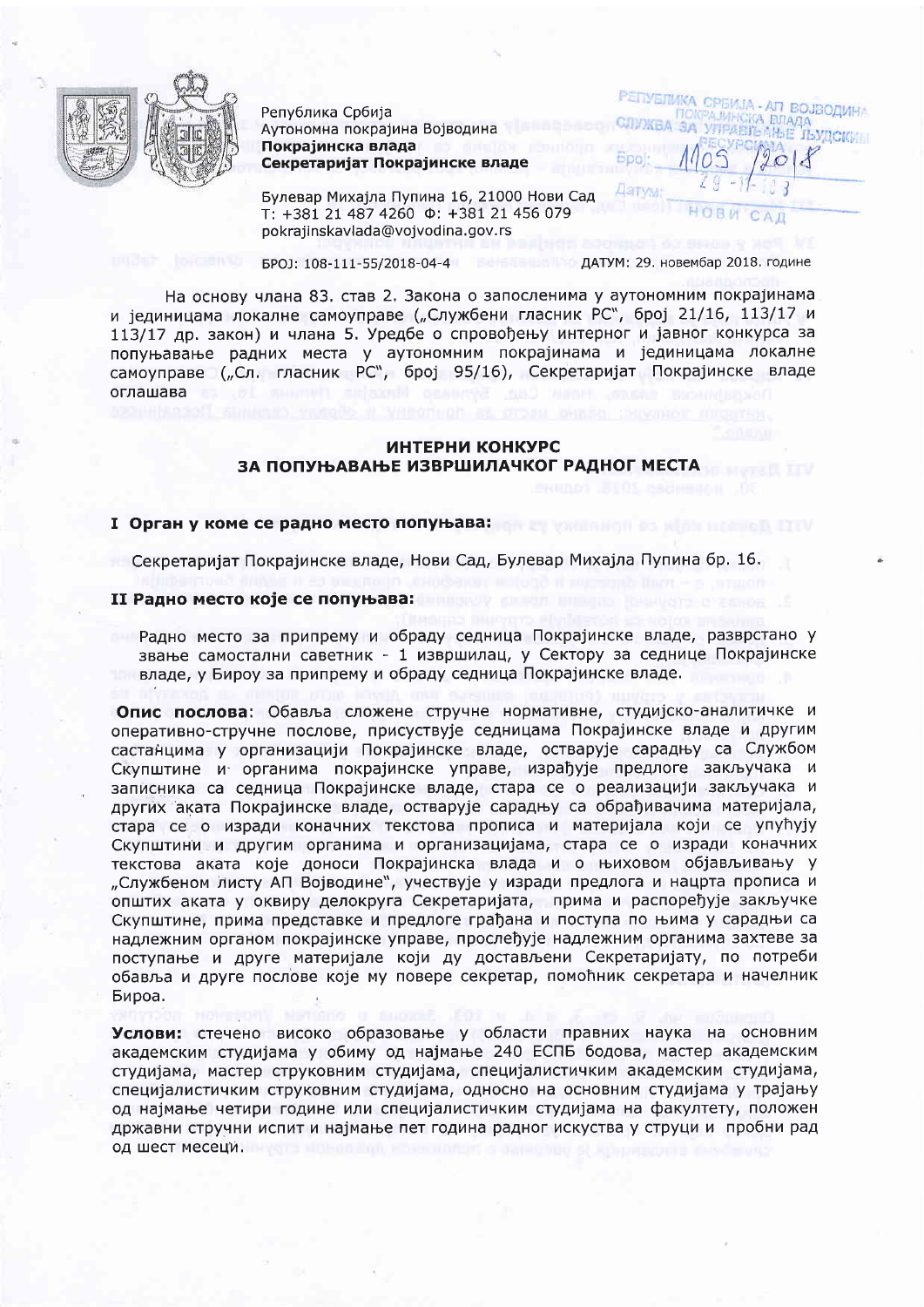У изборном поступку проверавају се: стручна оспособљеност и знање у погледу познавања покрајинских прописа којима се уређује рад покрајинских органа усмено и вештина комуникације - усмено, кроз разговор са кандидатом.

III Место рада: Нови Сад, Булевар Михајла Пупина бр. 16

- IV Рок у коме се подносе пријаве на интерни конкурс: Осам дана од дана оглашавања интерног конкурса на огласној табли послодавца.
- V Лице које је задужено за давање обавештења о интерном конкурсу: Рената Радуловић, тел: 021/487-4187.
- VI Адреса на коју се подноси пријава за интерни конкурс: Секретаријат Покрајинске владе, Нови Сад, Булевар Михајла Пупина 16, са назнаком "интерни конкурс: радно место за припрему и обраду седница Покрајинске владе."

### VII Датум оглашавања:

30. новембар 2018. године.

#### VIII Докази који се прилажу уз пријаву на интерни конкурс: **1999 и 1999 година и контрално**

- 1. поред пријаве која је својеручно потписана, са наведеном адресом за пријем поште, е - mail адресом и бројем телефона, прилаже се и радна биографија;
- 2. доказ о стручној спреми према условима (оригинал или оверена фотокопија дипломе којом се потврђује стручна спрема);
- 3. доказ о положеном државном стручном испиту (оригинал или оверена фотокопија);
- 4. оригинал или оверена фотокопија доказа о најмање пет година радног искуства у струци (потврда, решење или други акти којима се доказује на којим пословима, у ком периоду и са којом стручном спремом је стечено радно ИСКУСТВО);
- 5. решење о распоређивању, односно решење да је службеник нераспоређен
- (оригинал или оверена фотокопија);
- 6. Оригинал или оверена фотокопија уверења о држављанству, не старије од шест месеци од дана оглашавања интерног конкурса;
- 7. Оригинал или оверена фотокопија уверења МУП -а да кандидат није осуђиван на безусловну казну затвора од најмање шест месеци, не старије од шест месеци од дана оглашавања интерног конкурса;
- 8. Фотокопија личне карте односно испис очитане биометријске личне карте;
- 9. изјава којом се учесник интерног конкурса опредељује да ли ће сам прибавити доказе о чињеницама о којима се води службена евиденција или ће то орган по службеној дужности учинити уместо њега (образац 1 или 2).

# **НАПОМЕНА:**

Одредбом чл. 9. ст. 3. и 4. и 103. Закона о општем управном поступку ("Службени гласник РС", број 18/16) прописано је, између осталог, да су органи у обавези да по службеној дужности, када је то неопходно за одлучивање, у складу са законским роковима, бесплатно размењују, врше увид, обрађују и прибављају личне податке о чињеницама садржаним у службеним евиденцијама, осим ако странка изричито изјави да ће податке прибавити сама. Доказ који се прилаже уз пријаву на интерни конкурс, а о којем се води службена евиденција је уверење о положеном државном стручном испиту.